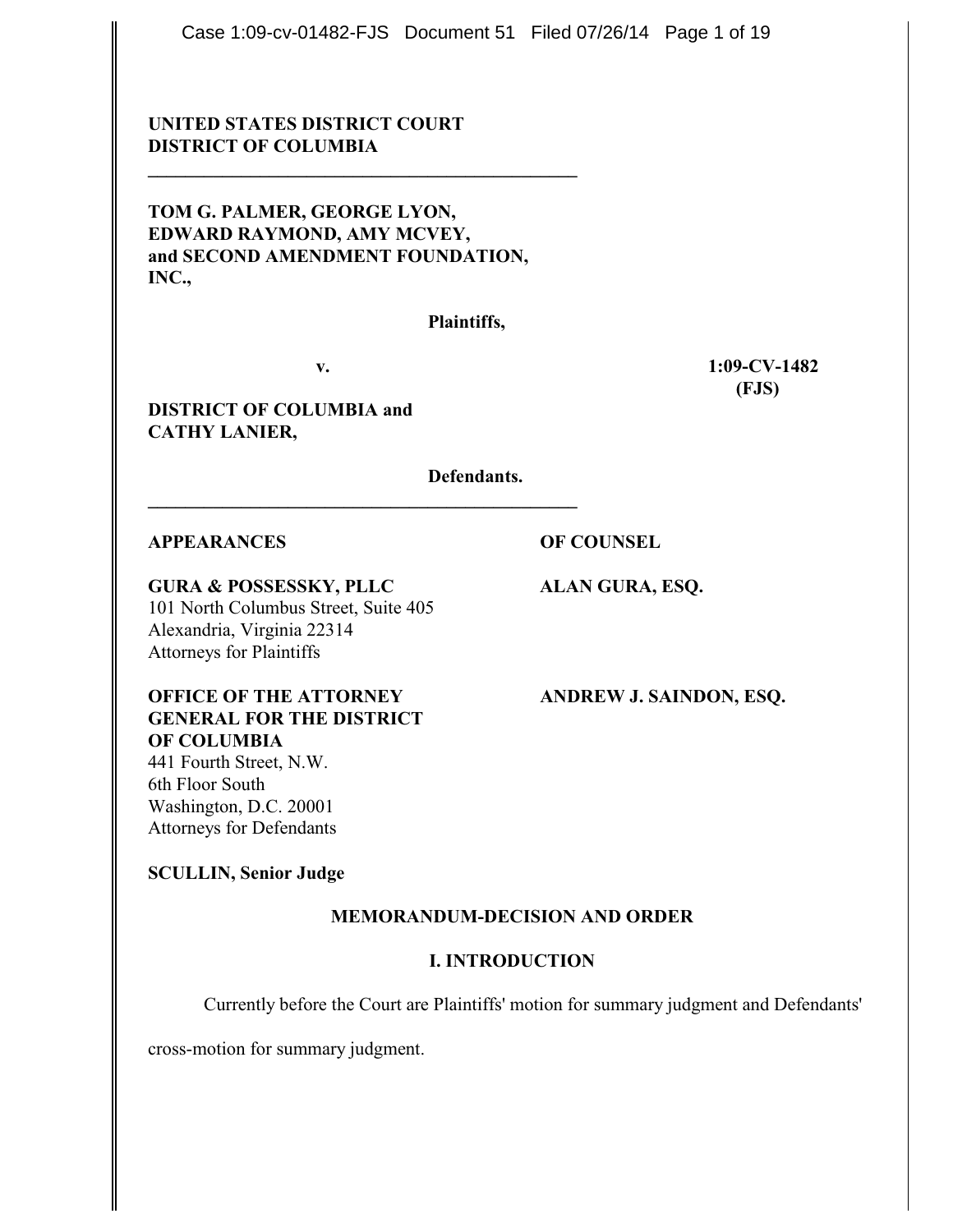### **II. BACKGROUND**

In their complaint, Plaintiffs assert two claims for relief. In their first claim, Plaintiffs allege that, "[b]y requiring a permit to carry a handgun in public, yet refusing to issue such permits and refusing to allow the possession of any handgun that would be carried in public, Defendants maintain a complete ban on the carrying of handguns in public by almost all individuals." *See* Dkt. No. 1, Complaint at ¶ 39. Plaintiffs also contend that "Defendants' laws, customs, practices and policies generally banning the carrying of handguns in public violate the Second Amendment to the United States Constitution, facially and as applied against the individual plaintiffs in this action, damaging plaintiffs in violation of 42 U.S.C. § 1983." *See id.* at ¶ 40.

In their second claim for relief, Plaintiffs allege that "Defendants' laws, customs, practices and policies generally refusing the registration of firearms by individuals who live outside the District of Columbia violate the rights to travel and equal protection secured by the Due Process Clause of the Fifth Amendment to the United States Constitution, facially and as applied against the individual plaintiffs in this action, damaging plaintiffs in violation of 42 U.S.C. § 1983." *See id.* at ¶ 42.

Plaintiffs seek relief in the form of an Order permanently enjoining Defendants, "their officers, agents, servants, employees, and all persons in active concert or participation with them who receive actual notice of the injunction, from enforcing D.C. Code  $\S$  7-2502.02(a)(4) to ban registration of handguns to be carried for self-defense by law-abiding citizens[.]" *See id.* at WHEREFORE Clause. Furthermore, Plaintiffs seek an Order permanently enjoining Defendants, "their officers, agents, servants, employees, and all persons in active concert or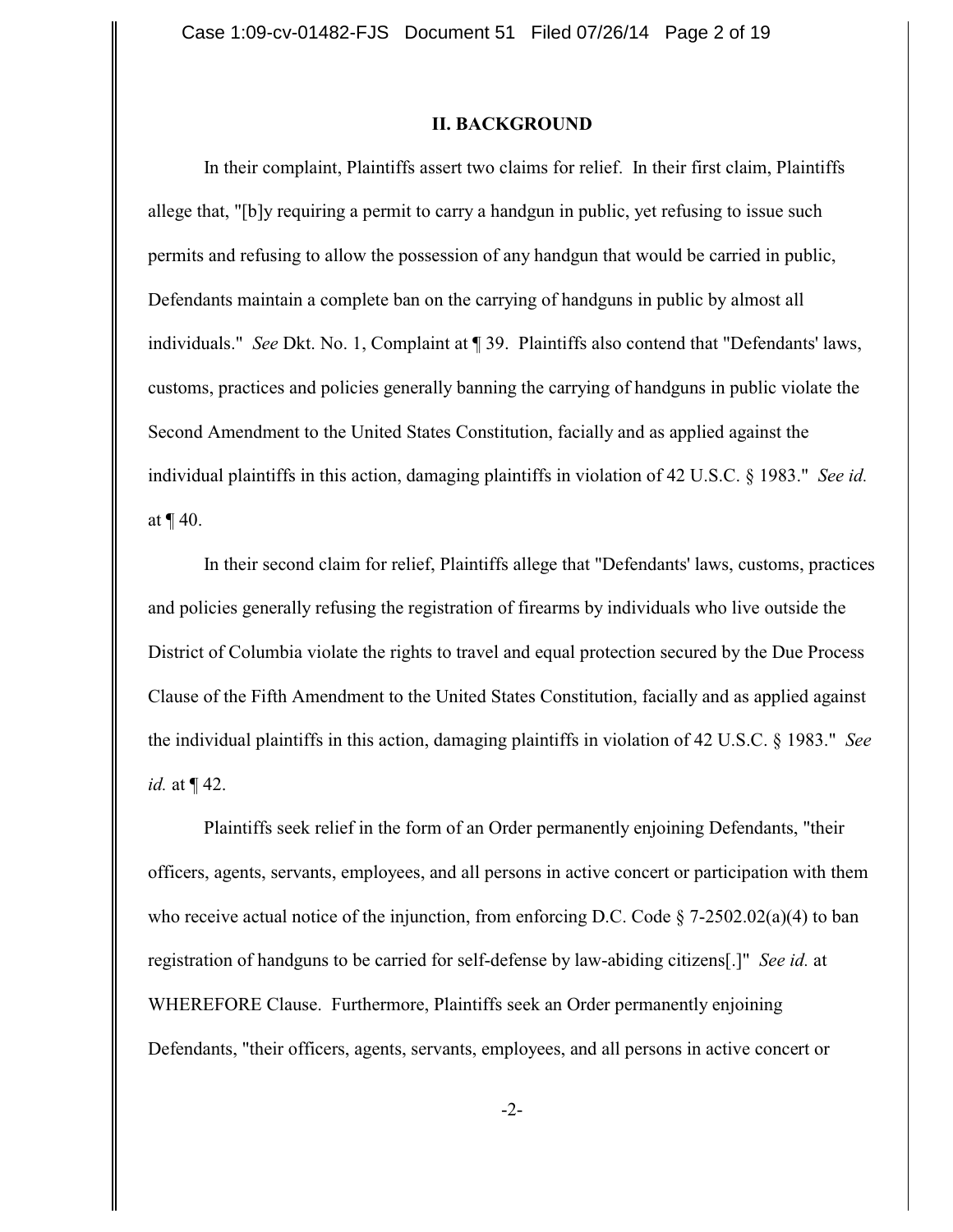### Case 1:09-cv-01482-FJS Document 51 Filed 07/26/14 Page 3 of 19

participation with them who receive actual notice of the injunction, from enforcing D.C. Code § 22-4504(a), OR, in the alternative, ordering [D]efendants to issue licenses to carry handguns to all individuals who desire such licenses and who have satisfied the existing requirements, aside from residence requirements, for the registration of a handgun[.]" *See id.* Finally, Plaintiffs seek an Order permanently enjoining Defendants, "their officers, agents, servants, employees, and all persons in active concert or participation with them who receive actual notice of the injunction, from denying firearm registration and handgun carry permit applications made by otherwise qualified individuals on account of lack of residence within the District of Columbia[.]" *See id.<sup>1</sup>*

The parties do not dispute the basic facts that underlie this action. D.C. Code  $\S$  7-2502.01(a) provides that "no persons or organization in the District shall possess or control any firearm, unless the persons or organization holds a valid registration certificate for the firearm." D.C. Code § 7-2502.02(a)(4) provides that individuals who are not retired police officers may only register a handgun "for use in self-defense within that person's home." Pursuant to this statutory limitation, Defendants distribute handgun registration application forms requiring applicants to "give a brief statement of your intended use of the firearm and where the firearm will be kept."

Defendants maintain a custom, practice and policy of refusing to entertain gun registration applications by individuals who do not reside in the District of Columbia. Defendants require gun registration applicants to submit "[p]roof of residency in the District of Columbia (e.g., a valid DC operator's permit, DC vehicle registration card, lease agreement for a

<sup>&</sup>lt;sup>1</sup> Plaintiffs also seek costs of the suit, including attorney fees and costs under 42 U.S.C. § 1988 and declaratory relief consistent with the injunction. *See* Complaint at WHEREFORE Clause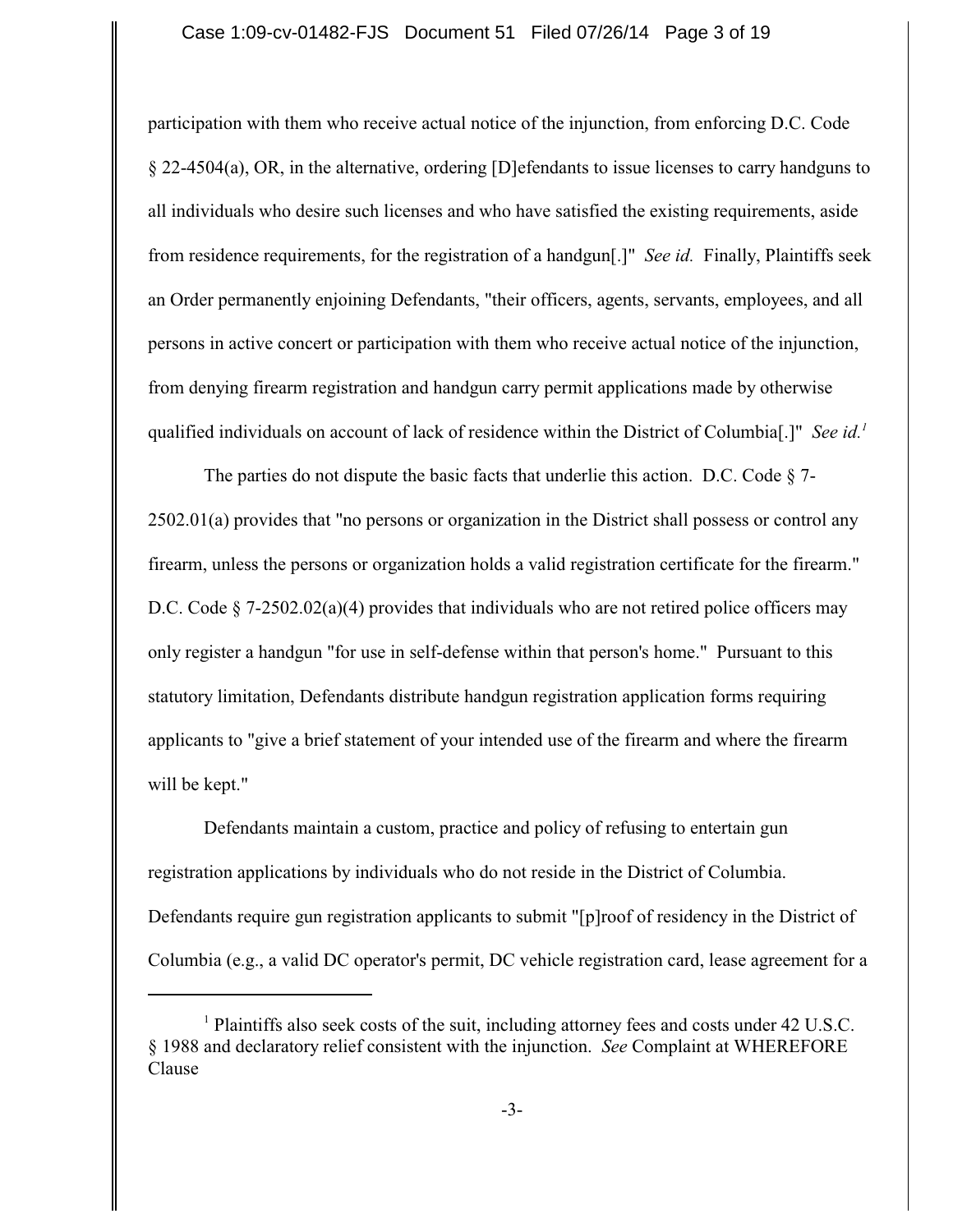#### Case 1:09-cv-01482-FJS Document 51 Filed 07/26/14 Page 4 of 19

residence in the District, the deed to your home or other legal document showing DC residency." A first violation of the District of Columbia's ban on the ownership or possession of unregistered handguns is punishable as a misdemeanor by a fine of up to \$1,000, imprisonment of up to five years, or both. *See* D. C. Code § 7-2507.06.

D.C. Code § 22-4504(a) provides that "[n]o person shall carry within the District of Columbia either openly or concealed on or about their person, a pistol, without a license issued pursuant to District of Columbia law, or any deadly or dangerous weapon capable of being so concealed." The first violation of this section by a non-felon is punishable by a fine up to \$5,000 and imprisonment of up to five years.

Former D.C. Code § 22-4506 empowered the District of Columbia's police chief to issue licenses to carry handguns to individuals, including to individuals not residing in the District of Columbia. However, it was Defendant District of Columbia's policy for many years not to issue such licenses. On December 16, 2008, the District of Columbia's City Council and Mayor repealed the Police Chief's authority to issue handgun carry licenses. Accordingly, the District of Columbia lacks any mechanism to issue handgun carry licenses to individuals.

Plaintiff Palmer, a resident of the District, would carry a functional handgun in public for self-defense but refrains from doing so because he fears arrest, prosecution, fine, and imprisonment as he does not possess a license to carry a handgun. Plaintiff Palmer sought to register a handgun in the District of Columbia so that he might carry it for self-defense. On or about May 12, 2009, Defendant Lanier denied Plaintiff Palmer's application to register a handgun for the following reason:

The intended use of the firearm as stated on your firearms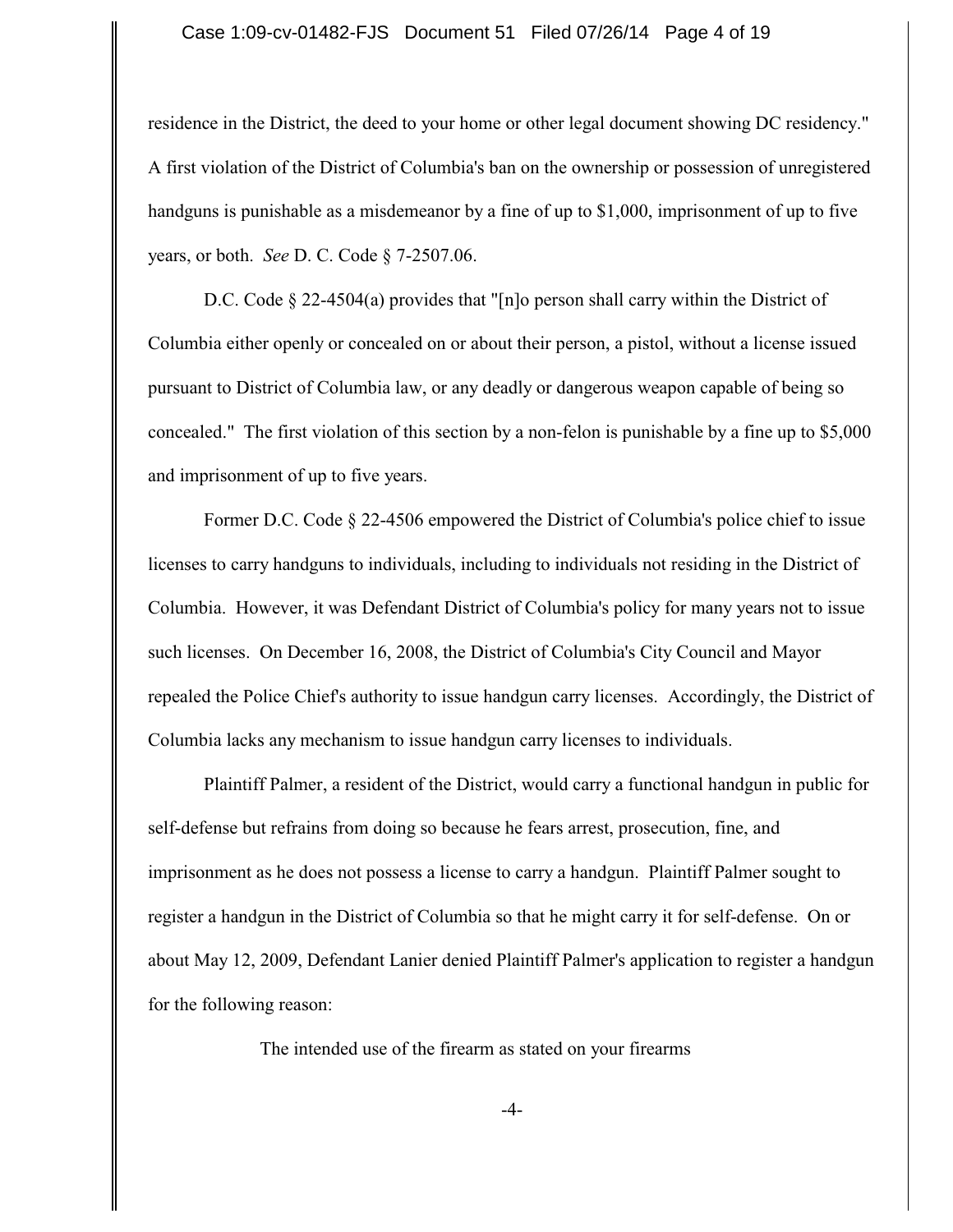registration application, "I intend to carry this firearm, loaded, in public, for self-defense, when not kept in my home" is unacceptable per the "Firearms Registration Emergency Amendment Act of 2008," which states that pistols may only be registered by D.C. residents for protection within the home.

Defendant Lanier subsequently approved Plaintiff Palmer's application to register the handgun for home self-defense.

Plaintiff George Lyon, a resident of the District, would carry a functional handgun in public for self-defense but refrains from doing so because he fears arrest, prosecution, fine, and imprisonment as he does not possess a license to carry a handgun in Washington, D.C. Plaintiff Lyon is licensed to carry handguns in the states of Virginia, Utah, and Florida. He has approximately 240 hours of firearms training, of which approximately 140 hours relate specifically to handguns. Plaintiff Lyon sought to register a handgun in the District of Columbia so that he might carry it for self-defense. On or about April 8, 2009, Defendant Lanier denied Plaintiff Lyon's application to register a handgun for the following reason:

> The intended storage and use of the firearm as stated on your firearms registration application, "carrying personal protection, keep at home or office" is unacceptable per the "Firearms Registration Emergency Amendment Act of 2008," which states that pistols may only be registered by D.C. residents for protection within the home.

Defendant Lanier subsequently approved Plaintiff Lyon's application to register the handgun for home self-defense.

At the time Plaintiffs filed this action, Plaintiff Raymond was not a resident of the District, was enrolled as a student in the Franklin Pierce Law Center in New Hampshire, was employed as a Patent Examiner and owned a home in Waldorf, Maryland. Plaintiff Raymond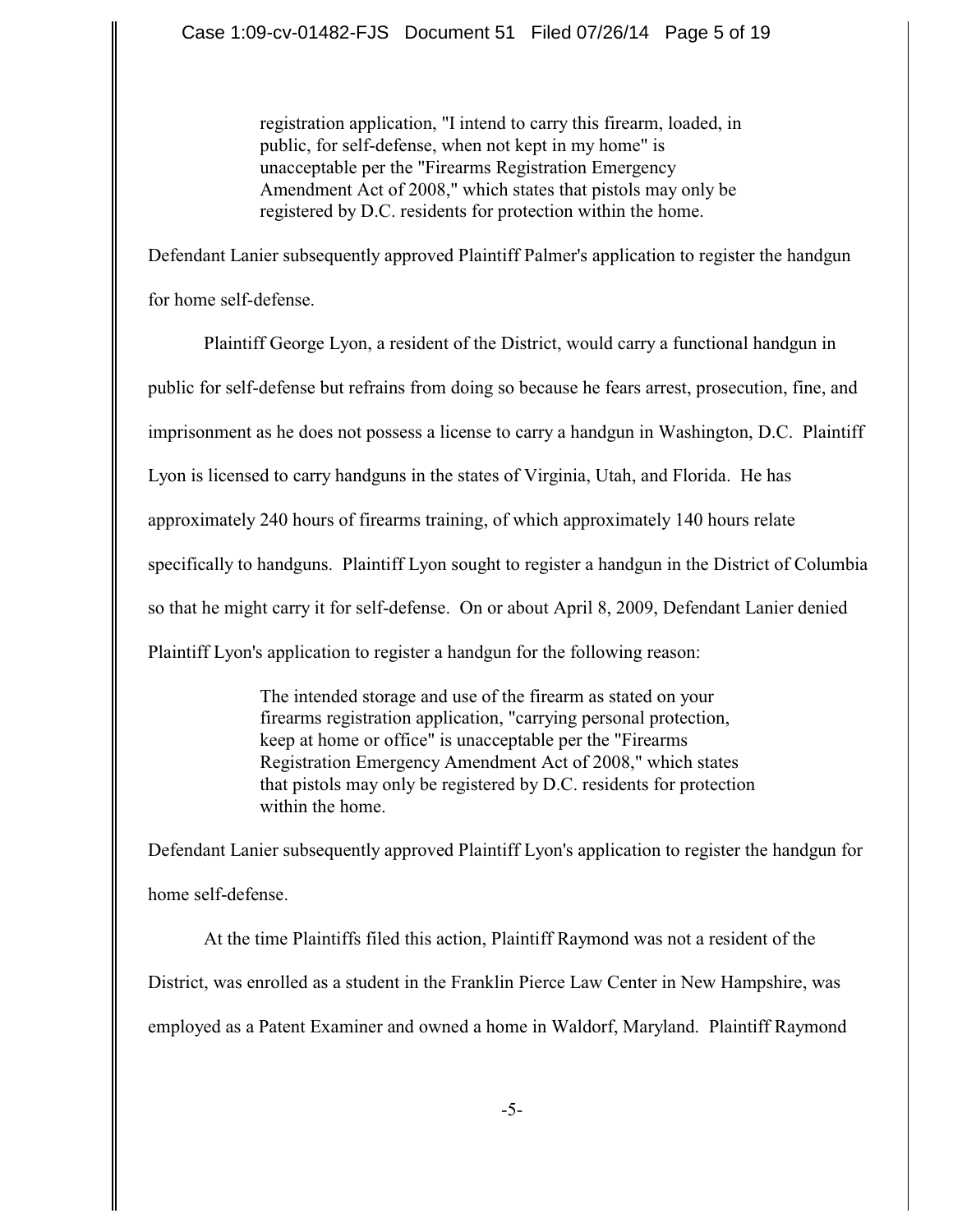#### Case 1:09-cv-01482-FJS Document 51 Filed 07/26/14 Page 6 of 19

holds a Master of Business Administration degree as well as a Master of Science degree in Electrical Engineering. He has started various successful businesses and is an honorably discharged Navy veteran.

On April 6, 2007, District of Columbia Police stopped Plaintiff Raymond for allegedly speeding. At that time, Plaintiff Raymond held valid permits to carry a handgun issued by the states of Maryland and Florida and still holds those permits. Although Plaintiff Raymond was never charged with a traffic violation, he was charged with carrying a pistol without a license because his loaded handgun was located in his car's center console. Plaintiff Raymond subsequently pled guilty to misdemeanor possession of an unregistered firearm and unregistered ammunition. He successfully completed a sentence of probation.

Plaintiff Raymond would carry a functional handgun in public for self-defense while visiting and traveling through the District of Columbia but refrains from doing so because he fears another arrest and prosecution as well as fine and imprisonment as he does not possess a license to carry a handgun in the District of Columbia. On June 26, 2009, Plaintiff Raymond sought to register a handgun in the District of Columbia, but he was refused an application form because of his lack of residence in the District.

Plaintiff Amy McVey, a resident of the District, would carry a functional handgun in public for self-defense but refrains from doing so because she fears arrest, prosecution, fine, and imprisonment as she does not possess a license to carry a handgun in the District of Columbia. Plaintiff McVey is licensed by the state of Virginia to publicly carry a handgun.

Plaintiff McVey sought to register a handgun in the District of Columbia so that she could carry it for self-defense. On July 7, 2009, Defendant Lanier denied her application to register a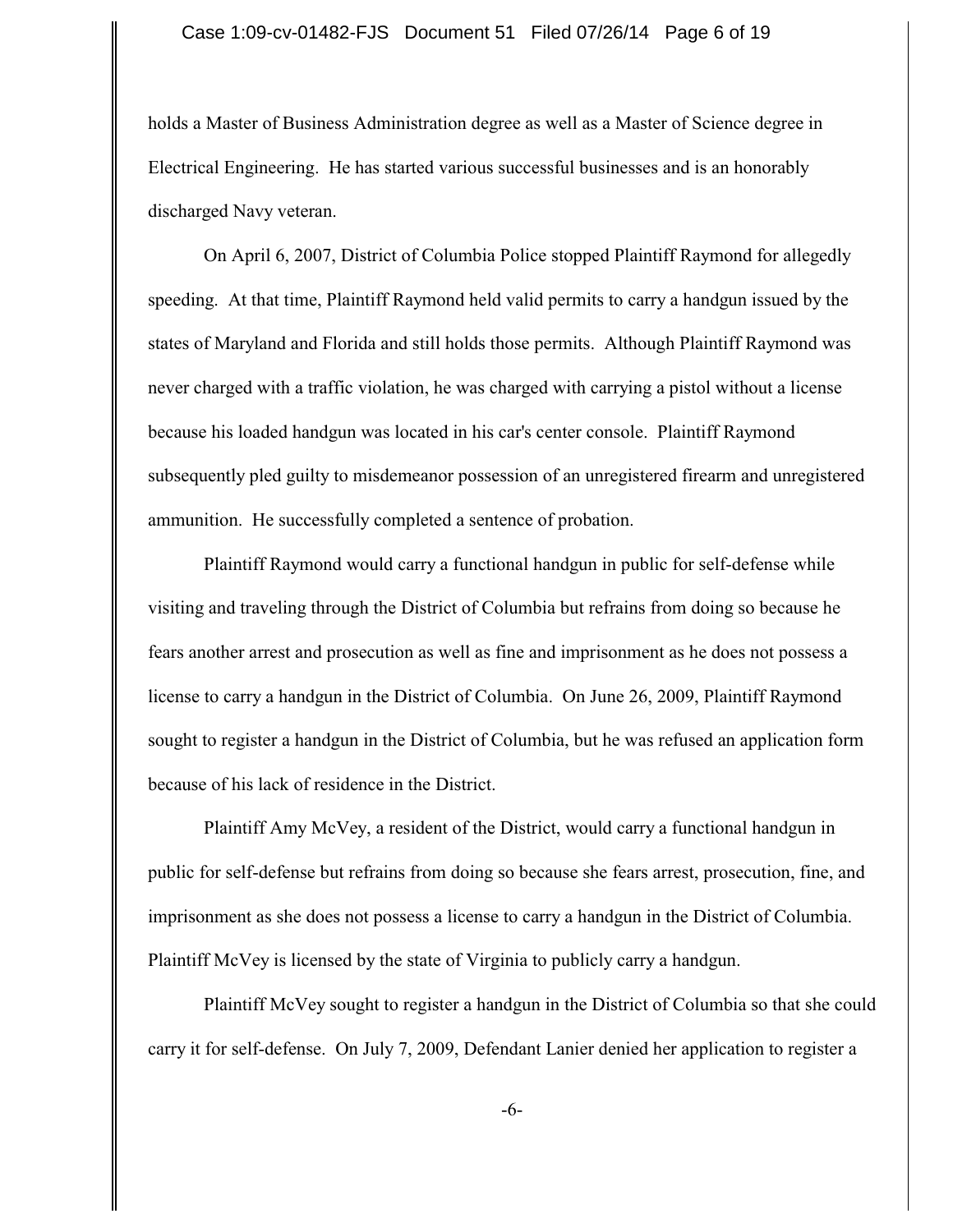handgun for the following reason:

The intended storage and use of the firearm as stated on your firearms registration application, "I intend to carry the loaded firearm in public for self-defense when not stored in my home" is unacceptable per the "Firearms Registration Emergency Amendment Act of 2008," which states that pistols may only be registered by D.C. residents for protection within the home.

Plaintiff Second Amendment Foundation, Inc. ("SAF") is a non-profit membership

organization incorporated under the laws of Washington with its principal place of business in Bellevue, Washington. SAF has more than 650,000 members and supporters nationwide, including in the District of Columbia. The purposes of SAF include education, research, publishing and legal action focusing on the Constitutional right to privately own and possess firearms and the consequences of gun control. SAF expends its resources encouraging the exercise of the right to bear arms and advising and educating its members, supporters, and the general public about the law with respect to carrying handguns in the District of Columbia. The issues raised by, and consequences of, Defendants' policies are of great interest to SAF's constituency. Defendants' policies regularly cause SAF to expend resources as people turn to it for advice and information. Defendants' policies bar the members and supporters of SAF from obtaining permits to carry handguns.

#### **III. DISCUSSION**

The Supreme Court's decisions in *Dist. of Columbia v. Heller*, 554 U.S. 570 (2008), and *McDonald v. City of Chicago*, 130 S. Ct. 3020 (2010), direct the Court's analysis of Plaintiffs' claims. In *Heller*, the plaintiffs mounted a Second Amendment challenge to a District of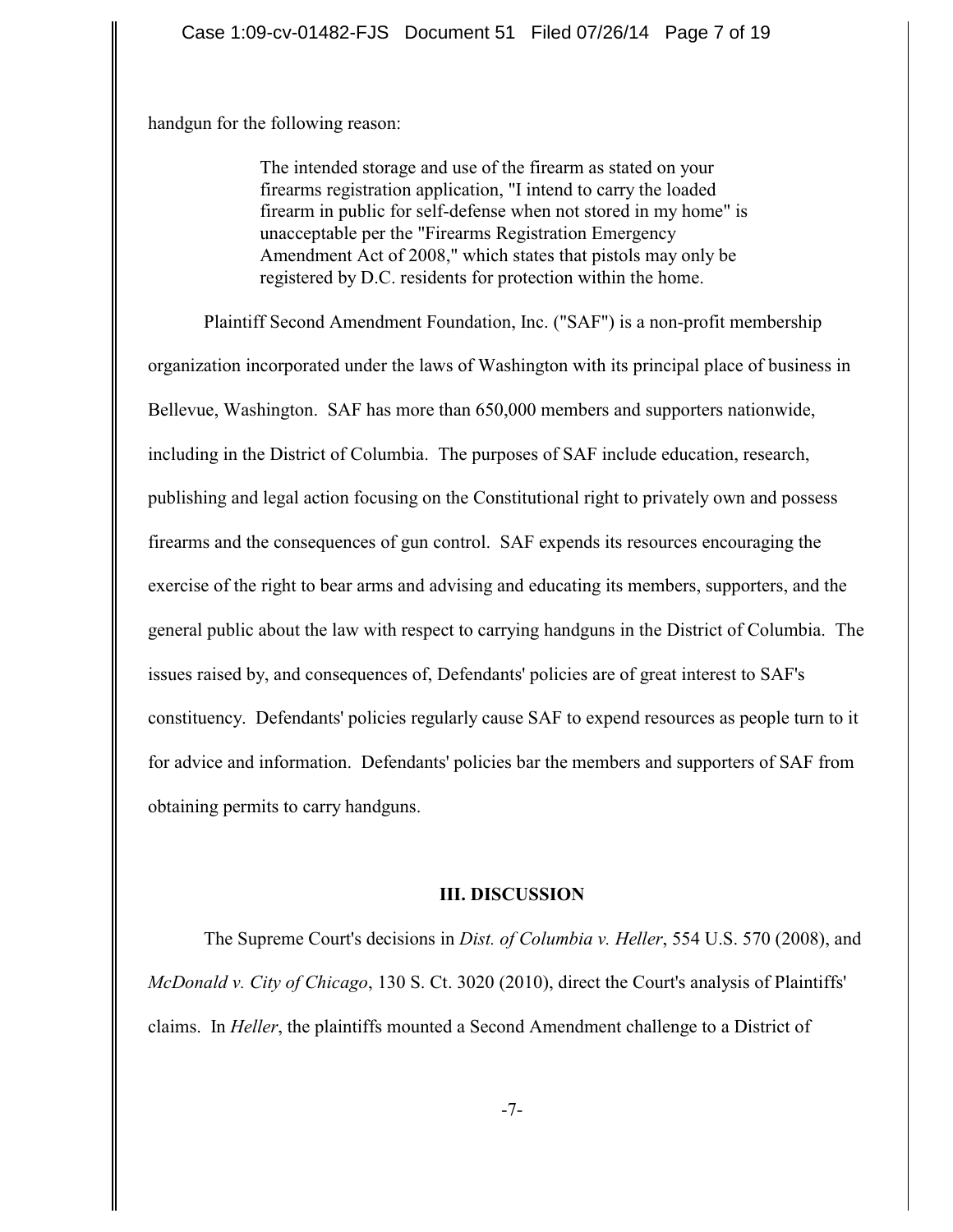Columbia law that "totally ban[ned] handgun possession in the home" and "require[d] that any lawful firearm in the home be disassembled or bound by a trigger lock[.]" *Heller*, 554 U.S. at 603, 628. The validity of the challenged measures depended, as a preliminary matter, on whether the Second Amendment codified an individual right or a collective right. *See id.* at 577. After consulting the text's original public meaning, the Court concluded that the Second Amendment codified a pre-existing, individual right to keep and bear arms and that the "central component of the right" was self-defense. *See id.* at 592, 599. Furthermore, the Court held that, because "the need for defense of self, family, and property is most acute in the home," the D.C. ban on the home use of handguns "the most preferred firearm in the nation" failed "constitutional" muster" under any standard of heightened scrutiny. *Id.* at 628-29 & n.27. The same was true for the trigger-lock requirement. *See id.* at 635. The *Heller* Court concluded that it did not need to "undertake an exhaustive historical analysis . . . of the full scope of the Second Amendment" to dispose of the case. *Id.* at 626. Nor did the Court have a reason to specify, for future cases, which burdens on the Second Amendment right triggered which standards of review, or whether a tiered-scrutiny approach was even appropriate in the first place. *See id.* at 628-29. By any measure, the Court found that the District of Columbia statute overreached.

Two years later, in *McDonald*, the Court evaluated a similar handgun ban that the City of Chicago had enacted. The question presented in *McDonald*, however, was not whether the ban infringed the Chicago's residents' Second Amendment rights, but, rather, whether a state government could even be subject to the strictures of the Second Amendment. The answer to that question depended on whether the right was "'deeply rooted in this Nation's history and tradition'" and "fundamental to *our* scheme of ordered liberty[.]" *McDonald*, 130 S. Ct. at 3036.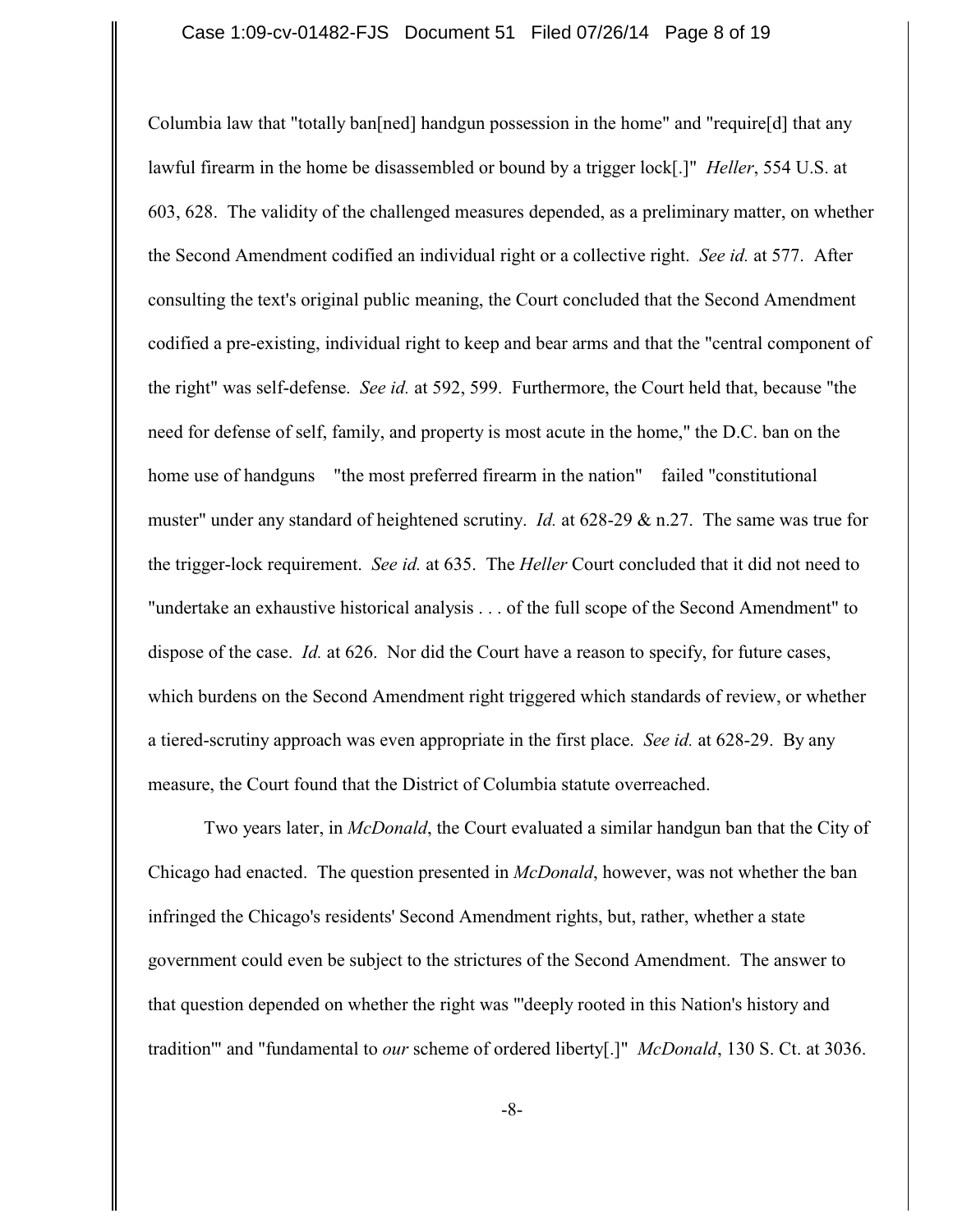The Court stated that its "decision in *Heller* point[ed] unmistakably to the answer." *Id.* The Court explained that self-defense, recognized since ancient times as a "basic right," was the "central component" of the Second Amendment guarantee. *Id.* Thus, the Court concluded that that right restricted not only the federal government but, under the Fourteenth Amendment, also the states. *See id.* at 3026. Having reached that conclusion, the Court remanded the case to the Seventh Circuit for an analysis of whether, in light of *Heller*, the Chicago handgun ban infringed the Second Amendment right. *See id.* at 3050.

Neither *Heller* nor *McDonald* speaks explicitly or precisely to the scope of the Second Amendment right outside the home or to what it takes to "infringe" that right. However, both opinions, at the very least, "point[] in a general direction." *Ezell v. City of Chicago*, 651 F.3d 684, 700 (7th Cir. 2011) (noting that *Heller* does not leave the court "without a framework for how to proceed"). As the Ninth Circuit recently noted in *Peruta v. Cnty. of San Diego*, 742 F.3d 1144 (9th Cir. 2014), $^2$  which addressed statutes very similar to the ones at issue in this case,

> [t]o resolve the challenge to the D.C. restrictions, the *Heller* majority described and applied a certain methodology: it addressed, first, whether having operable handguns in the home amounted to "keep[ing] and bear[ing] Arms" within the meaning of the Second Amendment and, next, whether the challenged laws, if they indeed

<sup>&</sup>lt;sup>2</sup> The *Peruta* court addressed the issue of "whether a responsible, law-abiding citizen has a right under the Second Amendment to carry a firearm in public for self-defense." *Peruta*, 742 F.3d at 1147. As a preliminary matter, the court noted that "California generally prohibits the open or concealed carriage of a handgun, whether loaded or unloaded, in public locations." *Id.* (citations and footnote omitted). However, an individual could apply for a license to carry a concealed weapon in the city or county in which he worked or resided. *See id.* at 1148 (citations omitted). To obtain such a license, however, an applicant had to meet several requirements, including a demonstration of good moral character, completion of a specified training course, and establishing good cause. *See id.* (citations omitted). The plaintiff challenged San Diego County's procedures for obtaining a concealed-carry license, in particular its definition of the term "good cause." *See id.*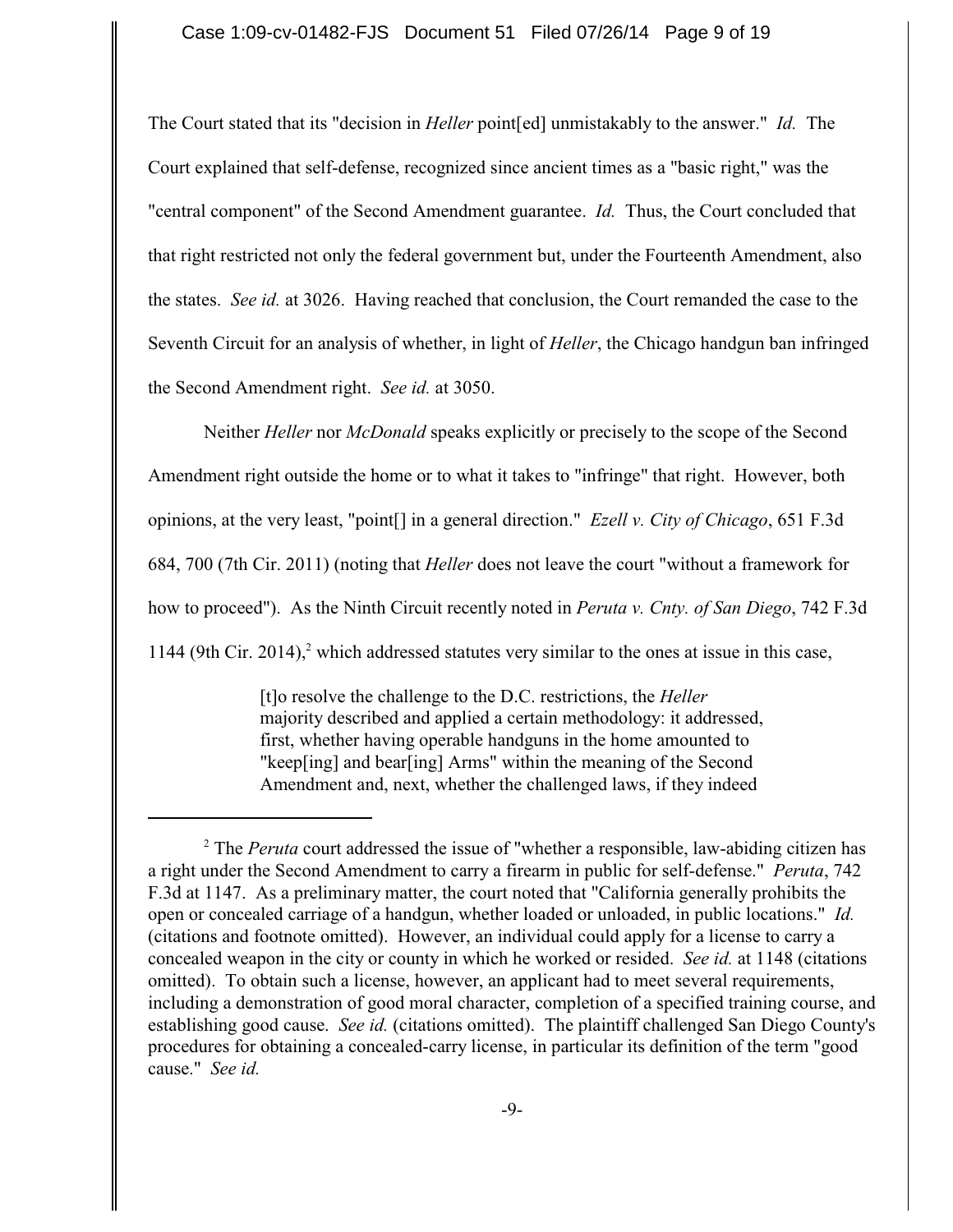did burden constitutionally protected conduct, "infringed" the right. *Id.* at 1150.<sup>3</sup>

In analyzing the issues in this case, the Court must apply the two-step approach that the District of Columbia Circuit set forth in *Heller v. Dist. of Columbia (Heller II)*, 670 F.3d 1244 (D.C. Cir. 2011). The first question requires this Court to decide whether the restricted activity, in this case, a restriction on a responsible, law-abiding citizen's ability to carry a gun outside the home for self-defense falls within the Second Amendment right to keep and bear arms for the purpose of self defense. *See Peruta*, 742 F.3d at 1150 (citing *Ezell*, 651 F.3d at 701; *Kachalsky v. City of Westchester*, 701 F.3d 81, 90 (2d Cir. 2012)). To determine the precise methods by which that right's scope is discerned, the Supreme Court has directed, in both *Heller* and *McDonald*, that courts must consult "both text and history." *Heller*, 554 U.S. at 595, *McDonald*, 130 S. Ct. at 3047).

As the Court noted in *Heller*, "Constitutional rights are enshrined with the scope they were understood to have when the people adopted them, whether or not future legislatures or (yes) even future judges think that scope too broad." *Heller*, 554 U.S. at 634-35. To arrive at the original understanding of the right, "we are guided by the principle that '[t]he Constitution was written to be understood by the voters; its words and phrases were used in their normal and ordinary as distinguished from technical meaning'" unless evidence suggests that the language

<sup>&</sup>lt;sup>3</sup> As the *Peruta* court noted, several other circuit courts have also applied this two-step inquiry. *See Peruta*, 742 F.3d at 1150 (citing *United States v. Chovan*, 735 F.3d 1127, 1136 (9th Cir. 2013); *Nat'l Rifle Ass'n of Am., Inc. v. Bureau of Alcohol, Tobacco, Firearms, & Explosives*, 700 F.3d 185, 194 (5th Cir. 2012); *United States v. Greeno*, 679 F.3d 510, 518 (6th Cir. 2012); *Ezell*, 651 F.3d at 701-04; *United States v. Chester*, 628 F.3d 673, 680 (4th Cir. 2010); *United States v. Reese*, 627 F.3d 792, 800-01 (10th Cir. 2010); *United States v. Marzzarella*, 614 F.3d 85, 89 (3d Cir. 2010)).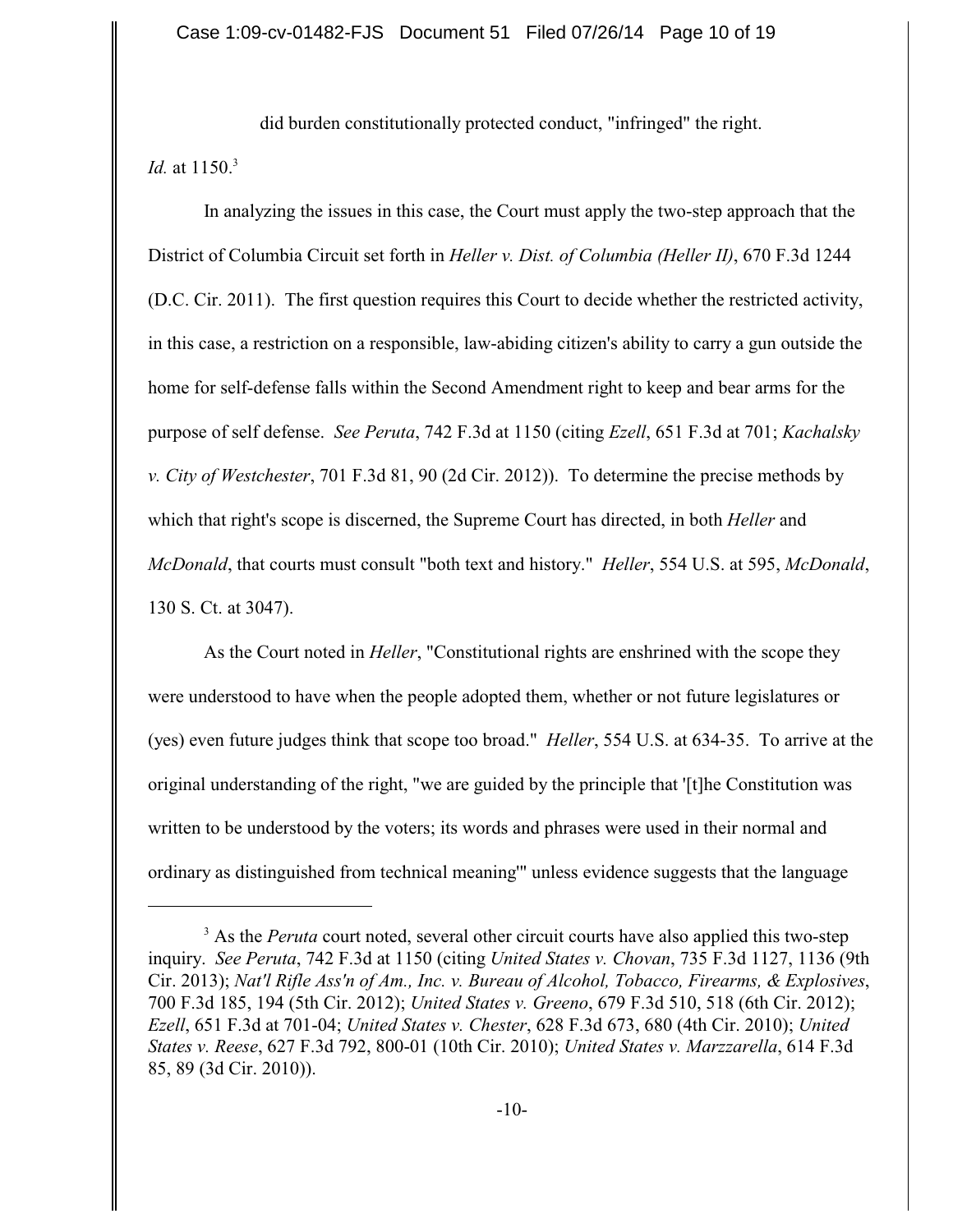was used idiomatically. *Id.* at 576 (quoting *United States v. Sprague*, 282 U.S. 716, 731, 51 S. Ct. 220, 75 L. Ed. 640 (1931)) (other citation omitted). "Of course, the necessity of this historical analysis presupposes what *Heller* makes explicit: the Second Amendment right is 'not unlimited.'" *Peruta*, 742 F.3d at 1151 (quoting [*Heller*, 554 U.S.] at 595, 128 S. Ct. 2783). Furthermore, "[i]t is 'not a right to keep and carry any weapon whatsoever in any manner whatsoever and for whatever purpose.'" *Id.* (quoting [*Heller*, 554 U.S.] at 626, 128 S. Ct. 2783). "Rather, it is a right subject to 'traditional restrictions,' which themselves and this is a critical point tend 'to show the scope of the right.'" *Id.* (quoting *McDonald*, 130 S. Ct. at 3056 (Scalia, J., concurring)) (citing *Kachalsky*, 701 F.3d at 96; *Nat'l Rifle Ass'n of Am.*, 700 F.3d at 196 ("For now, we state that a longstanding presumptively lawful regulatory measure . . . would likely [burden conduct] outside the ambit of the Second Amendment."); *United States v. Skoien*, 614 F.3d 638, 640 (7th Cir. 2010) (en banc) ("That some categorical limits are proper is part of the original meaning.")).

As the court noted in *Peruta*, "[t]he Second Amendment secures the right not only to 'keep' arms but also to '*bear*' them[,]" *Peruta*, 742 F.3d at 1151; and, as the Supreme Court explained in *Heller*, "[a]t the time of the founding, as now, to 'bear' meant to 'carry[,]'" *Heller*, 554 U.S. at 584. "Yet, not 'carry' in the ordinary sense of 'convey[ing] or transport[ing]' an object, as one might carry groceries to the check-out counter or garments to the laundromat, but 'carry for a particular purpose confrontation.'" *Peruta*, 742 F.3d at 1151-52 (quoting [*Heller*, 554 U.S. at 584]). According to the *Heller* majority, the "natural meaning of 'bear arms'" was the one that Justice Ginsburg provided in her dissent in *Muscarello v. United States*, 524 U.S. 125 (1998), that is "'wear, bear, or carry . . . upon the person or in the clothing or in a pocket, for the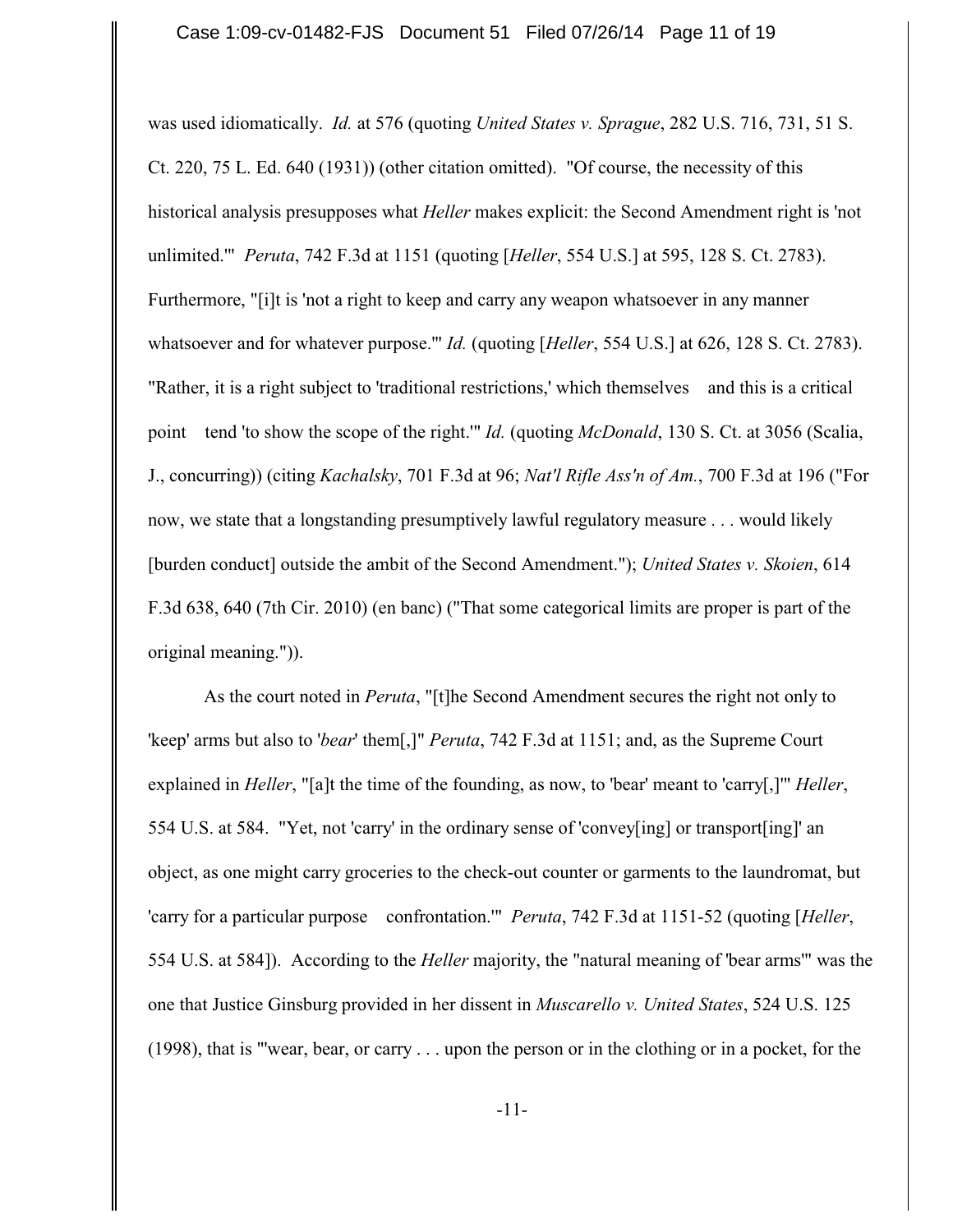purpose . . . of being armed and ready for offensive or defensive action in a case of conflict with another person.'" *Heller*, 554 U.S. at 584 (quoting *Muscarello*, 524 U.S. at 143, 118 S. Ct. 1911) (Ginsburg, J., dissenting) (quoting *Black's Law Dictionary* 214 (6th ed. 1998)).

Furthermore, "'bearing a weapon inside the home' does not exhaust this definition of 'carry.' For one thing, the very risk occasioning such carriage, 'confrontation,' is 'not limited to the home.'" *Peruta*, 742 F.3d at 1152 (quoting *Moore v. Madigan*, 702 F.3d 933, 936 (7th Cir. 2012)). Moreover, it is beyond dispute that "the prospect of conflict at least, the sort of conflict for which one would wish to be 'armed and ready' is just as menacing (and likely more so) beyond the front porch as it is in the living room." *Id.* Thus, "'[t]o speak of "bearing" arms within one's home would at all times have been an awkward usage.'" *Id.* (quotation omitted). In addition, the *Heller* Court stated that the Second Amendment secures "the right to 'protect[] [oneself] against both *public* and private violence,' . . . thus extending the right in some form to wherever a person could become exposed to public or private violence." *United States v. Masciandaro*, 638 F.3d 458, 467 (4th Cir. 2011) (Niemeyer, J., specially concurring) (quoting [*Heller*, 128 S. Ct.] at 2798, 2799). Moreover, the *Heller* Court emphasized that the need for the right was "most acute" in the home, *Peruta*, 742 F.3d at 1153 (citing *Heller*, 554 U.S. at 628, 128 S. Ct. 2783), "thus implying that the right exists outside the home, though the need is not always as "'acute.'" *Id.* (citing *McDonald*, 130 S. Ct. at 3044 (2010) ("[T]he Second Amendment protects a personal right to keep and bear arms for lawful purposes, most notably for self-defense within the home.")). However, *Heller* also pointed out that "laws forbidding the carrying of firearms in sensitive places such as schools and government buildings" is presumptively lawful. *Heller*, 554 U.S. at 626. Finally, "both *Heller* and *McDonald* identif[ied] the 'core component' of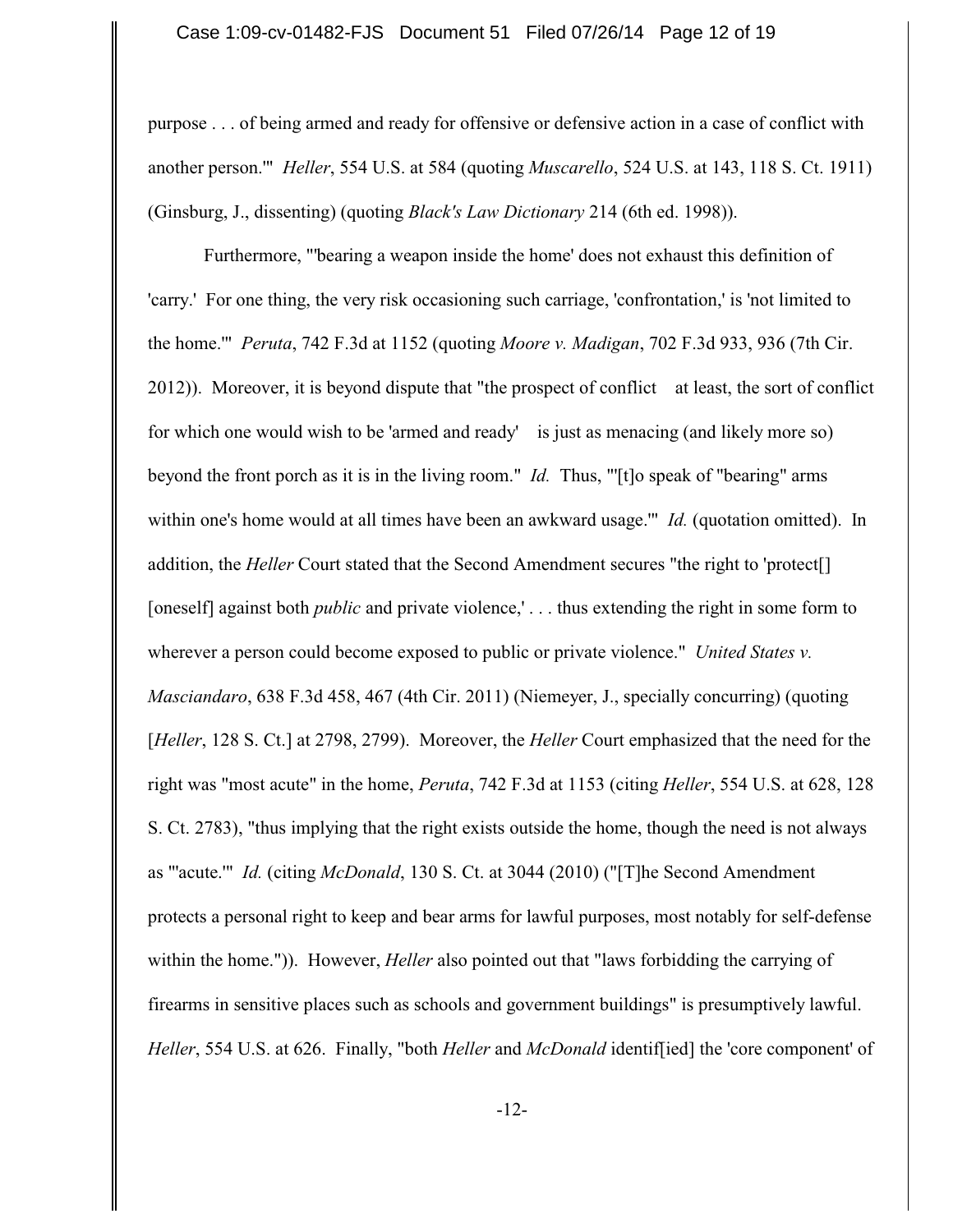#### Case 1:09-cv-01482-FJS Document 51 Filed 07/26/14 Page 13 of 19

the right as self-defense, which necessarily 'take[s] place wherever [a] person happens to be,' whether in a back alley or on the back deck." *Peruta*, 742 F.3d at 1153 (citing *Moore*, 702 F.3d at 937 ("To confine the right to be armed to the home is to divorce the Second Amendment from the right of self-defense described in *Heller* and *McDonald*.")) (other citation omitted).

This Court agrees with the Ninth Circuit's statement in *Peruta* that "[t]hese passages alone, though short of dispositive, strongly suggest that the Second Amendment secures a right to carry a firearm in some fashion outside the home." *Peruta*, 742 F.3d at 1153. "Reading those lines in light of the plain meaning definition of 'bear Arms' elucidated above makes matters even clearer; the Second Amendment right 'could not rationally have been limited to the home.'" *Id.* (quoting *Moore*, 702 F.3d at 936). Although "people may 'keep Arms' (or, per *Heller*'s definition, 'have weapons,' 554 U.S. at 582, 128 S. Ct. 2783), in the home for defense of self, family, and property, they are more sensibly said to 'bear Arms' (or, *Heller*'s gloss: 'carry [weapons] . . . upon the person or in the clothing or in a pocket,' *id.* at 584, 128 S. Ct. 2783) in *nondomestic* settings." *Id.* (citing *Kachalsky*, 701 F.3d at 89 n.10 ("The plain text of the Second Amendment does not limit the right to bear arms to the home."); *Drake v. Filko*, 724 F.3d 426, 444 (3d Cir. 2013) (Hardiman, J., dissenting) ("To speak of 'bearing' arms solely within one's home not only would conflate 'bearing' with 'keeping,' in derogation of the Court's holding that the verbs codified distinct rights, but also would be awkward usage given the meaning assigned the terms by the Supreme Court.")) (footnote omitted).

In addition to the textual analysis of the phrase "bear Arms," the Court in *Heller* looked to the original public understanding of the Second Amendment right as evidence of its scope and meaning, relying on the "important founding-era legal scholars." *Heller*, 554 U.S. at 600-03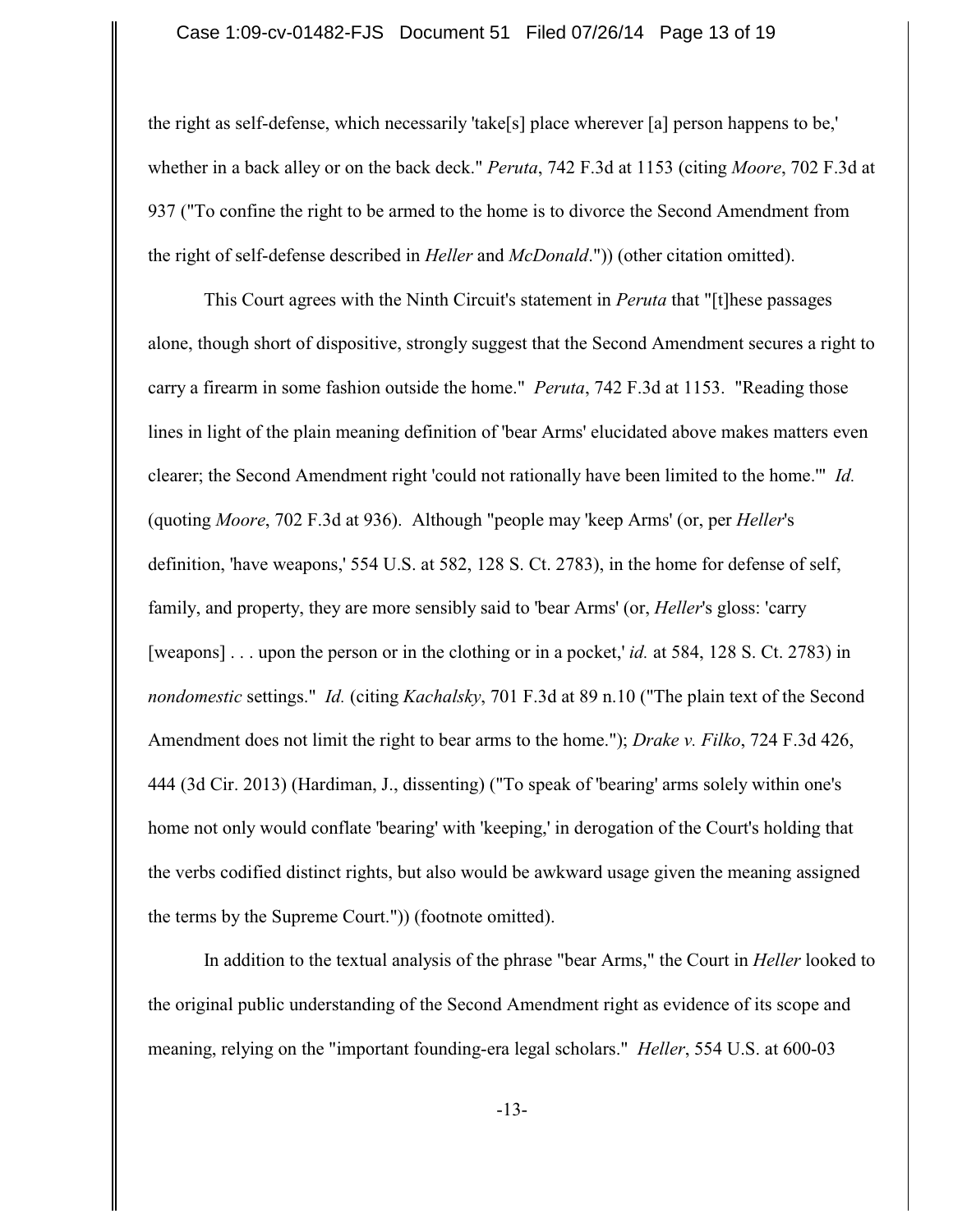(examining the public understanding of the Second Amendment in the period after its ratification because "[t]hat sort of inquiry is a critical tool of constitutional interpretation"). Based on its historical review, the Court found support for the proposition that the Second Amendment secures an individual right to carry in case of confrontation means nothing if not the general right to carry a common weapon outside the home for self-defense. Furthermore, as the court in *Peruta* correctly pointed out, "with *Heller* on the books, the Second Amendment's original meaning is now settled in at least two relevant respects." *Peruta*, 742 F.3d at 1155. "First, *Heller* clarifies that the keeping and bearing of arms is, *and has always been*, an individual right. *Id.* (citing [*Heller*], 554 U.S. at 616, 128 S. Ct. 2783). "Second, the right is, *and has always been*, oriented to the end of self-defense." *Id.* (citation omitted). After an exhaustive summary of the text and history of the Second Amendment, the Ninth Circuit in *Peruta* concluded that "the carrying of an operable handgun outside the home for the lawful purpose of self-defense, though subject to traditional restrictions, constitutes 'bear[ing] Arms' within the meaning of the Second Amendment." *Peruta*, 742 F.3d at 1166. As the Ninth Circuit noted, this conclusion is not surprising in light of the fact that other circuits have reached the same result. *See id.* (citing *Moore*, 702 F.3d at 936 ("A right to bear arms thus implies a right to carry a loaded gun outside the home."); *Drake*, 724 F.3d at 431 (recognizing that the Second Amendment right "*may* have some application beyond the home"); *Woollard v. Gallagher*, 712 F.3d 865, 876 (4th Cir. 2013) ("We . . . assume that the *Heller* right exists outside the home. . . ."); *Kachalsky*, 701 F.3d at 89 (assuming that the Second Amendment "must have *some* application in the very different context of the public possession of firearms")). This Court, joining with most of the other courts that have addressed this issue, reaches this same conclusion.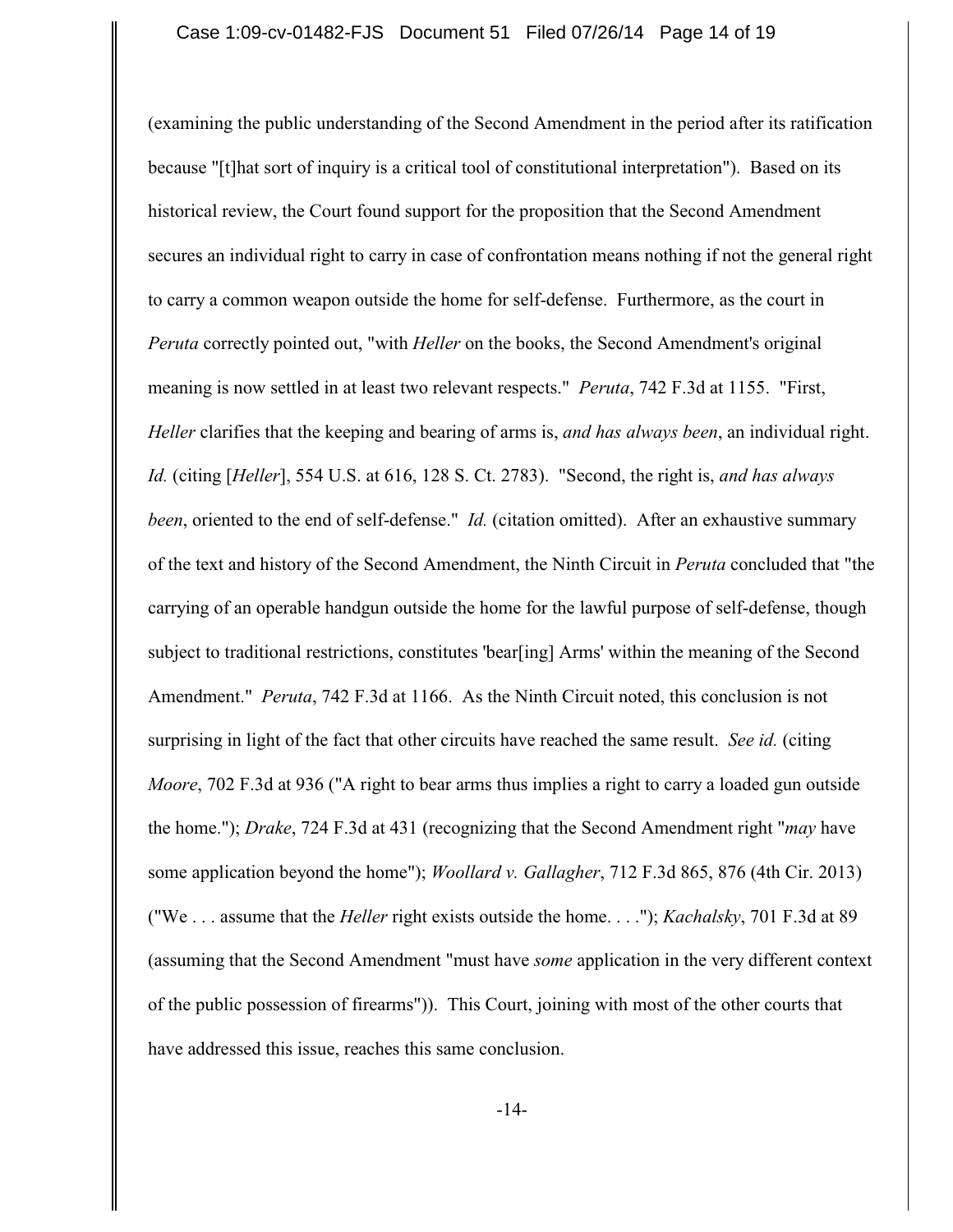Finally, as the *Peruta* court pointed out, "[u]nderstanding the scope of the right is not just necessary, it is key to [the court's] analysis [because,] if self-defense outside the home is part of the core right to 'bear arms' and the [District of Columbia's] regulatory scheme prohibits the exercise of that right, no amount of interest-balancing under a heightened form of means-end scrutiny can justify [the District of Columbia's] policy." *Id.* at 1167 (citing *Heller*, 554 U.S. at 634, 128 S. Ct. 2783 ("The very enumeration of the right takes out of the hands of government even the Third Branch of Government the power to decide on a case-by-case basis whether the right is *really worth* insisting upon.")). Thus, having concluded that carrying a handgun outside the home for self-defense comes within the meaning of "bear[ing] Arms" under the Second Amendment, the Court must now ask whether the District of Columbia's total ban on the carrying of handguns within the District "infringes" that right.

This question is not difficult to answer. As the Seventh Circuit stated in *Moore v. Madigan*, 702 F.3d 933 (7th Cir. 2012), "[a] blanket prohibition on carrying gun[s] in public prevents a person from defending himself anywhere except inside his home; and so substantial a curtailment of the right of armed self-defense requires a greater showing of justification than merely that the public *might* benefit on balance from such a curtailment, though there is no proof that it would." *Id.* at 940. This does not mean that the government cannot place some reasonable restrictions on carrying of handguns; for example, "when a state bans guns merely in particular places, such as public schools, a person can preserve an undiminished right of self-defense by not entering those places; since that's a lesser burden, the state doesn't need to prove so strong a need." *Id.* The District of Columbia appears to be the only jurisdiction that still has such a complete ban on the carrying of ready-to-use handguns outside the home. That does not mean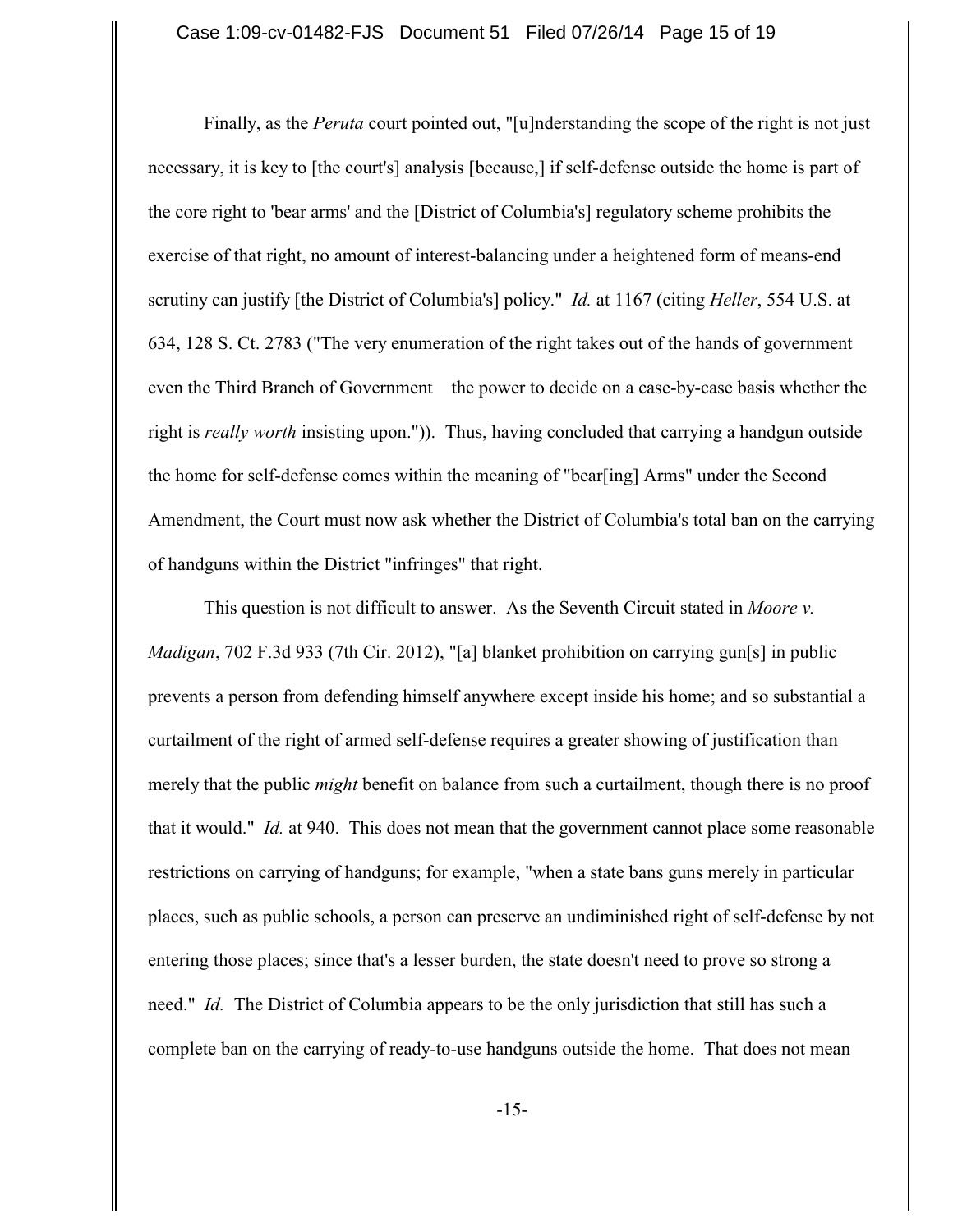### Case 1:09-cv-01482-FJS Document 51 Filed 07/26/14 Page 16 of 19

that other jurisdictions are indifferent to the dangers that the widespread public carrying of guns; rather, those jurisdictions "have decided that a proper balance between the interest in self-defense and the dangers created by carrying guns in public is to limit the right to carry a gun to responsible persons rather than to ban public carriage altogether[.]" *Id.* at 940. In addition, to "the usual prohibitions of gun ownership by children, felons, illegal aliens, lunatics, and in sensitive places such as public schools, the propriety of which was not questioned in *Heller* . . . some states sensibly require that an applicant for a handgun permit establish his competence in handling firearms." *Id.* at 940-41 (internal parenthetical omitted). Some states "also permit private businesses and other private institutions (such as churches) to ban guns from their premises." *Id.* at 941.

In light of *Heller, McDonald*, and their progeny, there is no longer any basis on which this Court can conclude that the District of Columbia's total ban on the public carrying of readyto-use handguns outside the home is constitutional under any level of scrutiny. Therefore, the Court finds that the District of Columbia's complete ban on the carrying of handguns in public is unconstitutional. Accordingly, the Court grants Plaintiffs' motion for summary judgment and enjoins Defendants from enforcing the home limitations of D.C. Code  $\S$  7-2502.02(a)(4) and enforcing D.C. Code § 22-4504(a) unless and until such time as the District of Columbia adopts a licensing mechanism consistent with constitutional standards enabling people to exercise their Second Amendment right to bear arms.<sup>4</sup> Furthermore, this injunction prohibits the District from

<sup>&</sup>lt;sup>4</sup> The Court notes that, in *Heller v. Dist. of Columbia*, 08-CV-1289, Dkt. No. 83, Judge Boasberg recently dismissed all of the plaintiffs' challenges to the constitutionality of the District's firearm laws with prejudice except for their challenge to the vision requirement for gun registration, which, because he decided that challenge based on jurisdictional grounds, he (continued...)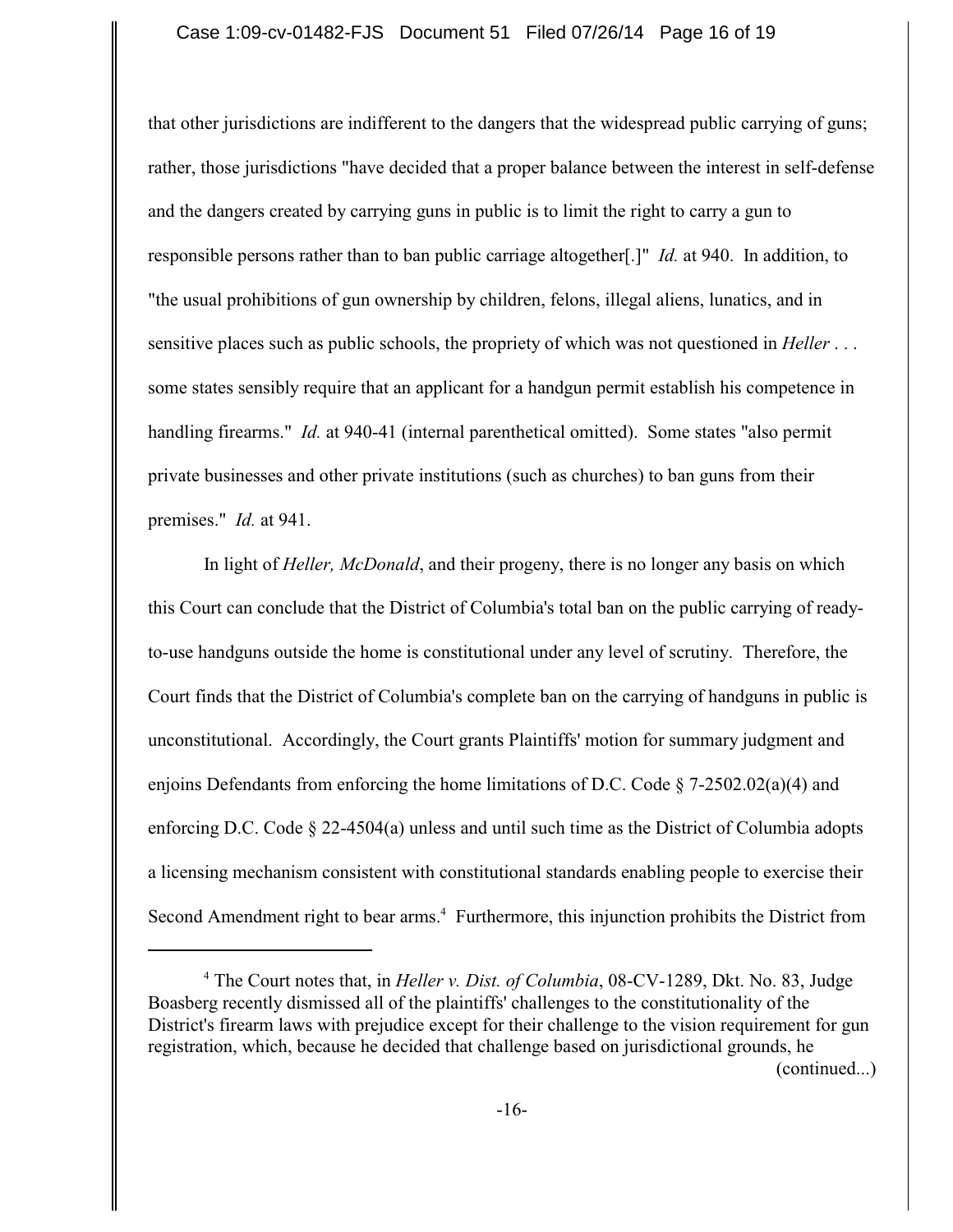completely banning the carrying of handguns in public for self-defense by otherwise qualified non-residents based **solely** on the fact that they are not residents of the District.

# **C. Equal protection and right to travel challenges to residency requirements**

Plaintiff Raymond, the only non-resident individual Plaintiff, and SAF, insofar as some of

its members who are not residents of the District of Columbia who would like to carry a hand

gun in the District when they are there, argue that Defendants' practice of refusing to issue a

 $4$ (...continued)

dismissed without prejudice. *See id.* at 62. The plaintiffs had challenged the registration requirements of the District's gun laws. The issue of the complete ban on the carrying of handguns in the District for self-defense was not at issue nor was the residency requirement at issue in that case. What were at issue, however, were the regulations pertaining to the registration of firearms, specifically the basic registration requirements as they applied to long guns and the following registration requirements that applied to all guns: (1) to register a weapon, registrants must appear in person and in possession of the firearm to be registered and must submit to being photographed and fingerprinted, *see* D.C. Code § 7-2502.04; (2) to register a weapon, registrants must complete a firearms-training and safety class and pass a test demonstrating knowledge of the District's firearms laws, *see* D. C. Code § 7-2502.03(a)(10), (13); (3) registrants are limited to registering one pistol every thirty days, *see* D.C. Code § 7- 2502.03(e); (4) firearm-registration certificates automatically expire three years after the date they are issued, unless the registrant renews them, *see* D. C. Code § 7-2502.07a(a), and registrants are eligible to renew their certificates so long as they continue to meet the District's initial registration requirements, *see* D.C. Code § 7-2502.03(a), and follow any procedures the Metropolitan Police Department ("MPD") Chief establishes by rule, *see* D.C. Code § 7- 2502.07a(b). In addition, the plaintiffs challenged several provisions related to the administration and enforcement of the gun-registry scheme, including (1) the requirement that gun owners keep their registration certificates with them when they are in possession of their registered firearms and be able to exhibit the certificate upon the demand of law enforcement, *see* D. C. Code  $\S$  7-2502.08(c); (2) the requirement that gun owners notify MPD in writing if their registered weapons are lost, stolen, or destroyed, if they sell or transfer their weapons, or if they change their name or address, *see* D. C. Code § 7-2502,08(a); (3) the fees associated with the registration process, *see* D.C. Code § 7-2502.05(b); and (4) the penalties for violations of the registration scheme, *see* D.C. Code § 7-2507.06. The plaintiffs in *Heller* have filed a Notice of Appeal from Judge Boasburg's May 15, 2014 Memorandum-Opinion. *See Heller*, 08-CV-1289, at Dkt. No. 84.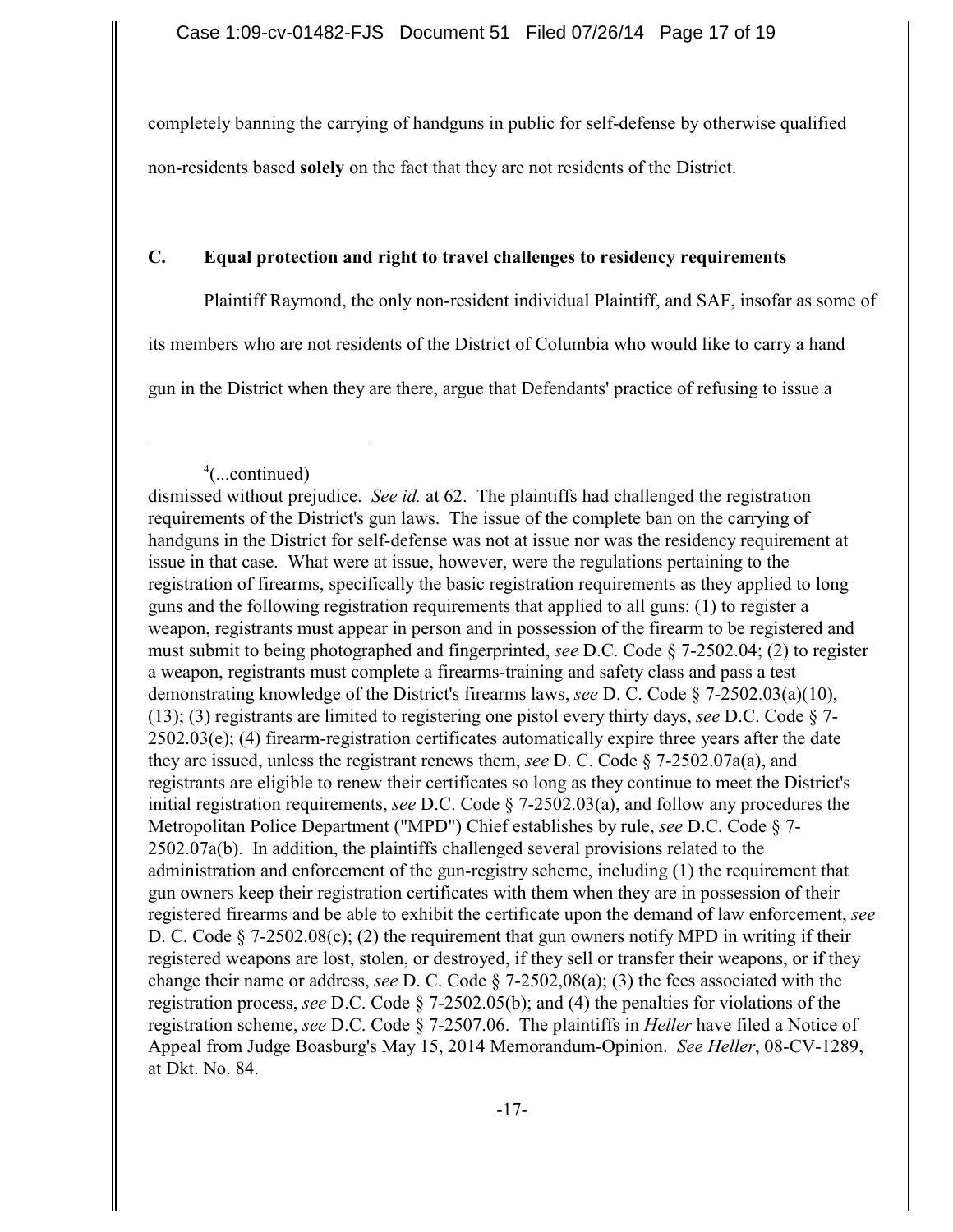permit to carry a gun in the District based solely on the fact that a person is not a resident violates their right to travel and the equal protection clause of the Fourteenth Amendment.

The Court has difficulty seeing how these challenges, under the circumstances of this case, are not co-extensive with Plaintiff Raymond's Second Amendment challenges to the current District laws regarding the complete ban on carrying handguns in public. Furthermore, as things now stand, Plaintiff Raymond, and all others who are not residents of the District, are treated exactly the same as residents of the District insofar as the District has a complete ban on the carrying of handguns in public for self-defense. Thus, to the extent that Plaintiff Raymond's right to travel and equal protection claims are not co-extensive with his Second Amendment claims, the Court finds that these claims are not ripe. $5$ 

### **IV. CONCLUSION**

Having reviewed the parties' submissions and the applicable law, and for the above-stated reasons, the Court hereby **GRANTS** Plaintiffs' motion for summary judgment and **DENIES** Defendants' cross-motion for summary judgment; and the Court further

**ORDERS** that Defendants, their officers, agents, servants, employees and all persons in active concert or participation with them who receive actual notice of this Memorandum-Decision and Order, are permanently enjoined from enforcing D.C. Code  $\S$  7-2502.02(a)(4) to ban registration of handguns to be carried in public for self-defense by law-abiding citizens; and

 $<sup>5</sup>$  As stated above, with respect to Plaintiff Raymond's Second Amendment claim, the</sup> District of Columbia may not completely bar him, or any other qualified individual, from carrying a handgun in public for self-defense simply because they are not residents of the **District**